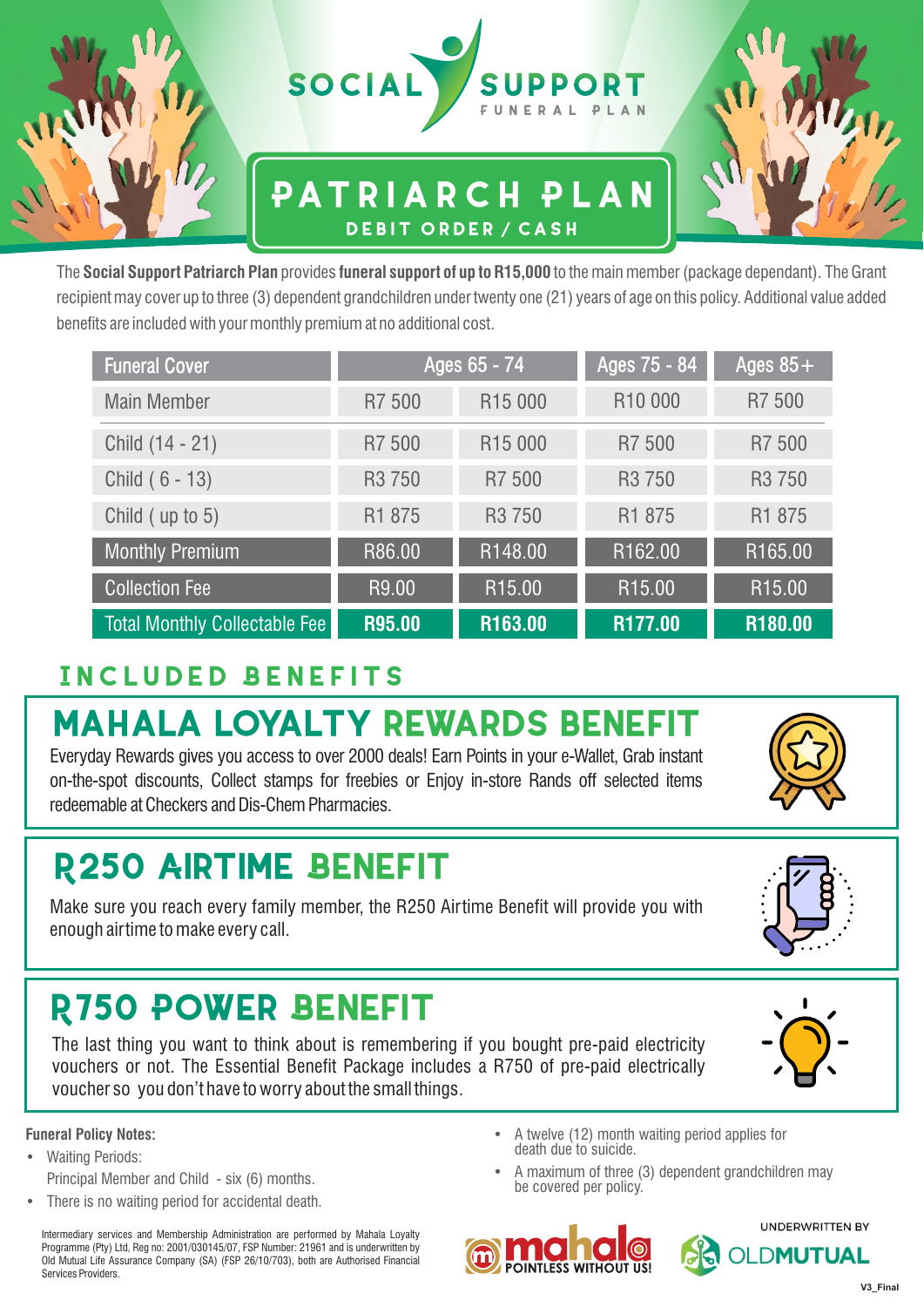





**Patriarch Plan**

| Participant No.<br>1. PARTICIPANT DETAILS: (AVAILABLE TO RSA RESIDENTS & CITIZENS ONLY)<br>(Office Use Only):                                                                                                                                                                                                                                                    |                  |                                      |                                                                                                                                               |              |                             |                                                         |                |               |
|------------------------------------------------------------------------------------------------------------------------------------------------------------------------------------------------------------------------------------------------------------------------------------------------------------------------------------------------------------------|------------------|--------------------------------------|-----------------------------------------------------------------------------------------------------------------------------------------------|--------------|-----------------------------|---------------------------------------------------------|----------------|---------------|
| ID Number:                                                                                                                                                                                                                                                                                                                                                       |                  | Language Preference: English:        |                                                                                                                                               | Afrikaans:   | Title:                      | Mr<br>Mrs                                               | <b>Miss</b>    |               |
| Surname:                                                                                                                                                                                                                                                                                                                                                         |                  |                                      | Full Name:                                                                                                                                    |              |                             |                                                         |                |               |
| Date of Birth:<br><b>DAY</b>                                                                                                                                                                                                                                                                                                                                     | <b>MM</b>        | YY                                   | <b>Preferred Name:</b>                                                                                                                        |              |                             |                                                         |                |               |
| Email address:                                                                                                                                                                                                                                                                                                                                                   |                  | Province:                            |                                                                                                                                               |              | Maiden Name:                |                                                         |                |               |
| Cell Phone:                                                                                                                                                                                                                                                                                                                                                      | Tel No. (H)      |                                      |                                                                                                                                               |              | Tel No. (W)                 |                                                         |                |               |
| 2. ADDRESS:                                                                                                                                                                                                                                                                                                                                                      |                  |                                      |                                                                                                                                               |              |                             |                                                         |                |               |
| <b>Residential Address:</b>                                                                                                                                                                                                                                                                                                                                      |                  |                                      | Postal Address:                                                                                                                               |              |                             |                                                         |                |               |
| Postal Code:                                                                                                                                                                                                                                                                                                                                                     |                  |                                      |                                                                                                                                               | Postal Code: |                             |                                                         |                |               |
| 3. DEPENDENT GRANDCHILDREN UNDER TWENTY ONE (21) YEARS ONLY (AVAILABLE TO RSA RESIDENTS & CITIZENS ONLY)                                                                                                                                                                                                                                                         |                  |                                      |                                                                                                                                               |              |                             |                                                         |                |               |
| <b>Name &amp; Surname</b>                                                                                                                                                                                                                                                                                                                                        |                  |                                      |                                                                                                                                               |              | <b>ID Number</b>            |                                                         |                | <b>Gender</b> |
| Child 1                                                                                                                                                                                                                                                                                                                                                          |                  |                                      |                                                                                                                                               |              |                             |                                                         | M              | F             |
| Child 2                                                                                                                                                                                                                                                                                                                                                          |                  |                                      |                                                                                                                                               |              |                             |                                                         | M              | F             |
| Child 3                                                                                                                                                                                                                                                                                                                                                          |                  |                                      |                                                                                                                                               |              |                             |                                                         | М              | F             |
| 4. COLLECTABLE FEE (PAYABLE IN ADVANCE) (TICK PREFERRED OPTION)                                                                                                                                                                                                                                                                                                  |                  |                                      |                                                                                                                                               |              |                             |                                                         |                |               |
| Ages 65 - 74:<br><b>Membership Fee:</b><br>R7 500                                                                                                                                                                                                                                                                                                                |                  | Ages 65 - 74:<br>R <sub>15</sub> 000 | Ages 75 - 84:<br>R10 000                                                                                                                      |              | Ages 85+:<br>R7 500         |                                                         | R              |               |
| These cover options are only applicable to certain age categories. Please check that this option is available for your age category before completing this form.<br>Failure to do so may lead to an unsuccessful application.                                                                                                                                    |                  |                                      |                                                                                                                                               |              |                             |                                                         |                |               |
| 5. PAYMENT OPTIONS SELECTION:                                                                                                                                                                                                                                                                                                                                    |                  |                                      |                                                                                                                                               |              |                             |                                                         |                |               |
| Debit Order<br>Pay@                                                                                                                                                                                                                                                                                                                                              |                  |                                      | If selecting Debit Order as your preferred payment option, please fill in your bank details below. When selecting Pay@ use your Policy Number |              |                             |                                                         |                |               |
| to pay at any Pay@ affiliated branch. Cash will be collected at your branch via the Pay@ system.<br>Reference<br><b>MAH001</b><br><b>6. DEBIT ORDER AUTHORISATION:</b>                                                                                                                                                                                           |                  |                                      |                                                                                                                                               |              |                             |                                                         |                |               |
| I authorise Mahala Loyalty Programme or its assignee to debit my bank account at above mentioned bank (or any other bank/branch to which I may transfer my account) with the Total Monthly<br>Fees indicated above. Arrears will be collected by double debit. Should that double debit collection fail, ALL Benefits will automatically lapse and be forfeited. |                  |                                      |                                                                                                                                               |              |                             |                                                         |                |               |
| Account Type: Cheque<br>Savings                                                                                                                                                                                                                                                                                                                                  | Transmission     | <b>Bank Name:</b>                    |                                                                                                                                               |              | Day of<br>1st<br>Deduction: | 5th<br>16th                                             | 26th           | 28th          |
| Account holder:                                                                                                                                                                                                                                                                                                                                                  |                  |                                      | Account No:                                                                                                                                   |              |                             |                                                         |                |               |
| (To whom the benefits are paid in the event of the death of the Main Participant)<br>7. NOMINATED BENEFICIARY:                                                                                                                                                                                                                                                   |                  |                                      |                                                                                                                                               |              |                             |                                                         |                |               |
| Full Name:                                                                                                                                                                                                                                                                                                                                                       |                  |                                      | Surname:                                                                                                                                      |              |                             |                                                         |                |               |
| ID Number:                                                                                                                                                                                                                                                                                                                                                       |                  | Relationship:                        |                                                                                                                                               |              | Date of Birth:              | <b>DAY</b>                                              | MM             | YY            |
| 8. VALUE ADDED BENEFITS BENEFICIARY:                                                                                                                                                                                                                                                                                                                             |                  |                                      |                                                                                                                                               |              |                             | (Please indicate which service provider you would like) |                |               |
| Mahala (for the benefits to be provided to your beneficiary)<br>Beneficiary to decide at claim stage                                                                                                                                                                                                                                                             |                  |                                      |                                                                                                                                               |              |                             |                                                         |                |               |
| 9. WAIVER OF WAITING PERIODS QUESTIONNAIRE                                                                                                                                                                                                                                                                                                                       |                  |                                      |                                                                                                                                               |              |                             |                                                         |                |               |
|                                                                                                                                                                                                                                                                                                                                                                  | <b>QUESTIONS</b> |                                      |                                                                                                                                               |              |                             |                                                         | <b>ANSWERS</b> |               |
| 9.1 Are you taking this policy to replace a funeral policy that was cancelled within 2 months before taking this new one?<br>Yes<br>No                                                                                                                                                                                                                           |                  |                                      |                                                                                                                                               |              |                             |                                                         |                |               |
| 9.2 Name of Insurer                                                                                                                                                                                                                                                                                                                                              |                  |                                      |                                                                                                                                               |              |                             |                                                         |                |               |
| 9.3 Cover start date                                                                                                                                                                                                                                                                                                                                             |                  |                                      |                                                                                                                                               |              |                             | D<br>М<br>М                                             | Υ              |               |
| 9.4 Cancellation / lapse date                                                                                                                                                                                                                                                                                                                                    |                  |                                      |                                                                                                                                               |              |                             | D<br>D<br>М<br>М                                        |                |               |
| 9.5 Are you covering the same life/lives that were covered on your previous funeral policy (Principal member)?                                                                                                                                                                                                                                                   |                  |                                      |                                                                                                                                               |              |                             | Yes                                                     | N <sub>0</sub> |               |
| if "No", full waiting period will be imposed.                                                                                                                                                                                                                                                                                                                    |                  |                                      |                                                                                                                                               |              |                             |                                                         |                |               |